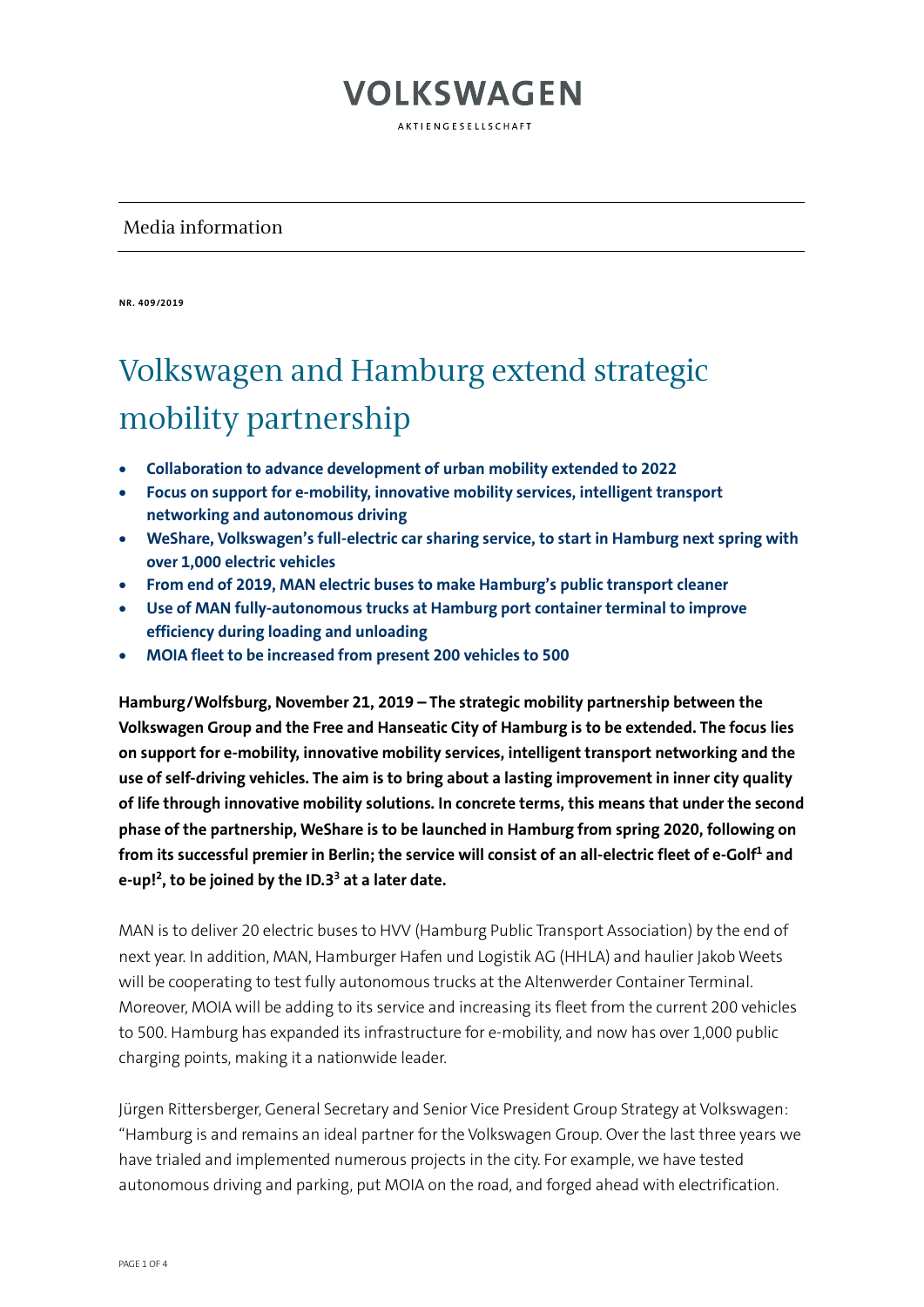**AKTIFNGFSFLISCHAFT** 

Together with the city of Hamburg, we want to continue this success story with further concrete projects and to work on making mobility as sustainable, efficient and safe as possible. An important example is the start of WeShare in spring 2020."

Michael Westhagemann, Senator for Economics, Transport and Innovation: "Our assessment of the partnership is very positive: Volkswagen's engagement in the field of urban mobility helps us lower traffic emissions, introduce new alternative mobility services and gather experience in shaping tomorrow's mobility. All of this supports our ambition to be a model city for future urban mobility. We are delighted to be extending the partnership beyond the ITS World Congress in 2021."

Phillip Reth, CEO of Volkswagen WeShare: "After Berlin, Hamburg is the second city in Germany where we are offering people a 100% local emission-free electric fleet for their individual everyday mobility. The city offers excellent conditions for this. Apart from providing a significant number of vehicles in Hamburg, we are also planning to establish competitive operations in the city."

The WeShare rollout is scheduled for spring 2020. The fleet will comprise over 1,000 e-Golf and eup! During the course of next year, they will be joined by the first all-electric ID.3 models. As in Berlin, WeShare in Hamburg will operate based on a free-floating system – in other words, there are no fixed collection points, in order to offer customers maximum flexibility and availability.

MOIA also provides a meaningful addition to current passenger transport systems with its fullelectric ridesharing service and – like WeShare – is projected to feature in the "switchh" platform of Hamburg's Hochbahn metro system. The app offers integrated on-demand mobility services. The MOIA fleet is to be increased from the present 200 vehicles to 500.

The projects implemented under the first stage of the strategic mobility partnership have also been successful. The findings of the cooperation between MAN and public transport operators Hamburg Hochbahn metro system and Verkehrsbetriebe Hamburg-Holstein (VHH) were incorporated direct in the development of the new all-electric MAN Lion's City E bus. Now, the first MAN Lion's City E buses are to go into regular service in the city's public transport network. In addition, a second life storage system will be connected to the charging network at the VHH depot to test the behavior of used batteries after service in buses and in stationary use under real-life conditions. A team from Group Innovation at Volkswagen AG has already been able to present significant progress in mastering complex situations on the test track for automated and connected driving in Hamburg. The test findings are being incorporated in development work at the newly founded Volkswagen Autonomy GmbH.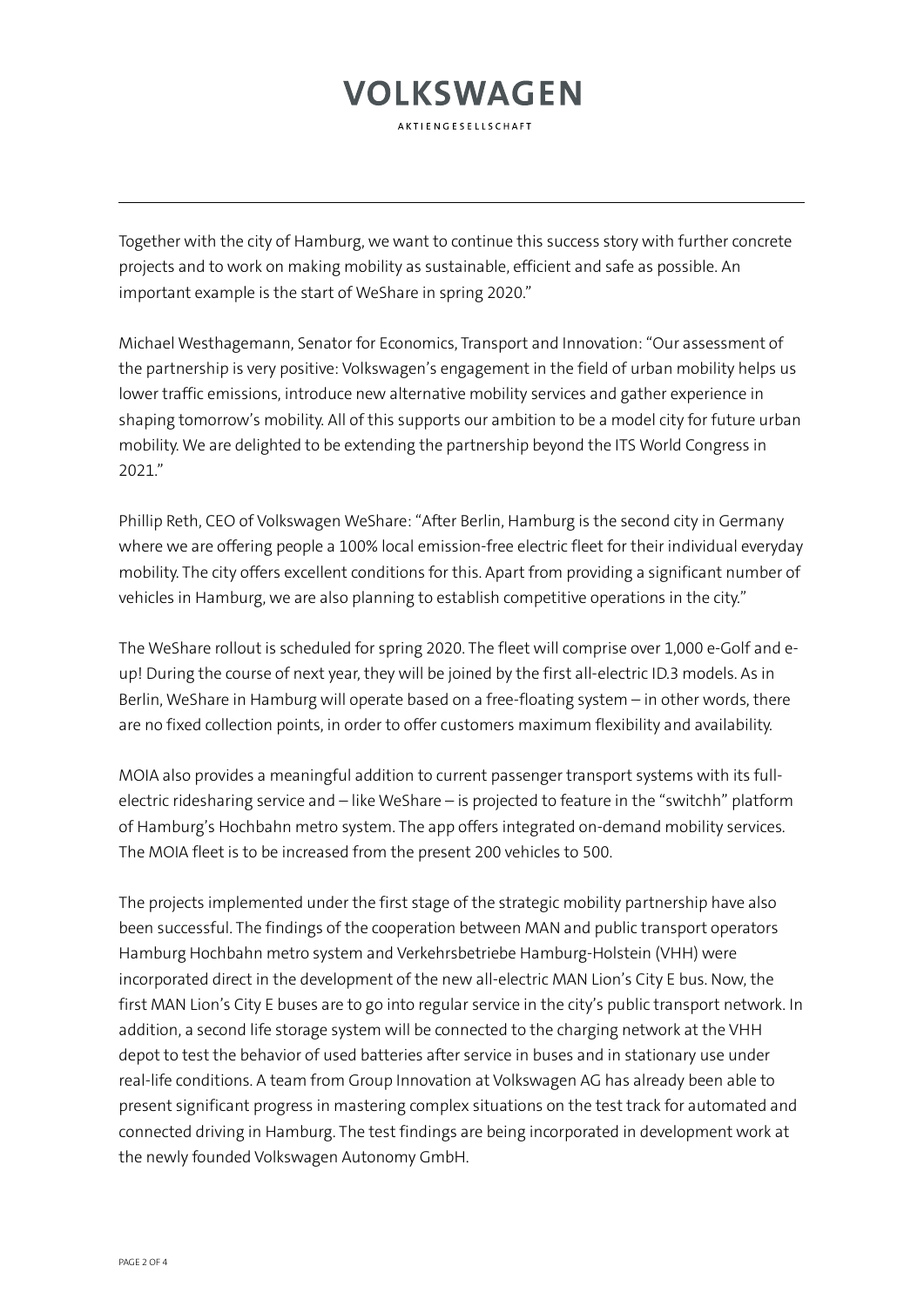AKTIFNGFSFLISCHAFT

Audi has successfully tested and demonstrated networking between traffic lights and vehicles to improve traffic flow and provide driver support under the "Traffic Light Information" pilot project in Hamburg. In Ingolstadt, Audi's traffic light information system service has been available for new series models since this summer. Further German cities, including Hamburg, are to join this serial service.

The Volkswagen brand has rolled out the "Clean Air" action as part of the "Hamburg eDrive" initiative, under which some 200 electric vehicles were delivered to private customers, enterprises and public service authorities at special conditions. Up to 400 vehicles, mainly e-Golf and e-up!, are being made available to Volkswagen dealers in Hamburg under this action.

In addition to implementing concrete projects, Hamburg and the Volkswagen Group are also driving the future of intelligent transport systems (ITS). One important milestone in this regard is Hamburg's successful bid to host the 2021 ITS World Congress. Volkswagen AG actively supported the bid, is one of the main partners of the ITS World Congress, and holds the chair of the Host Committee.

1) e-Golf: power consumption, kWh/100 km (NEDC): combined 13,8-12,9; CO2-emission combined in g/km: 0; efficiency class: A+

<sup>2)</sup> e-up (61 kW/83 PS) single-speed automatic gearbox, combined power consumption: 12.9 - 12.7 kWh/100 km(NEDC) and CO<sub>2</sub> emissions combined: 0 g/km, efficiency class: A+.

<sup>3)</sup> The vehicle is not yet for sale in Europe.